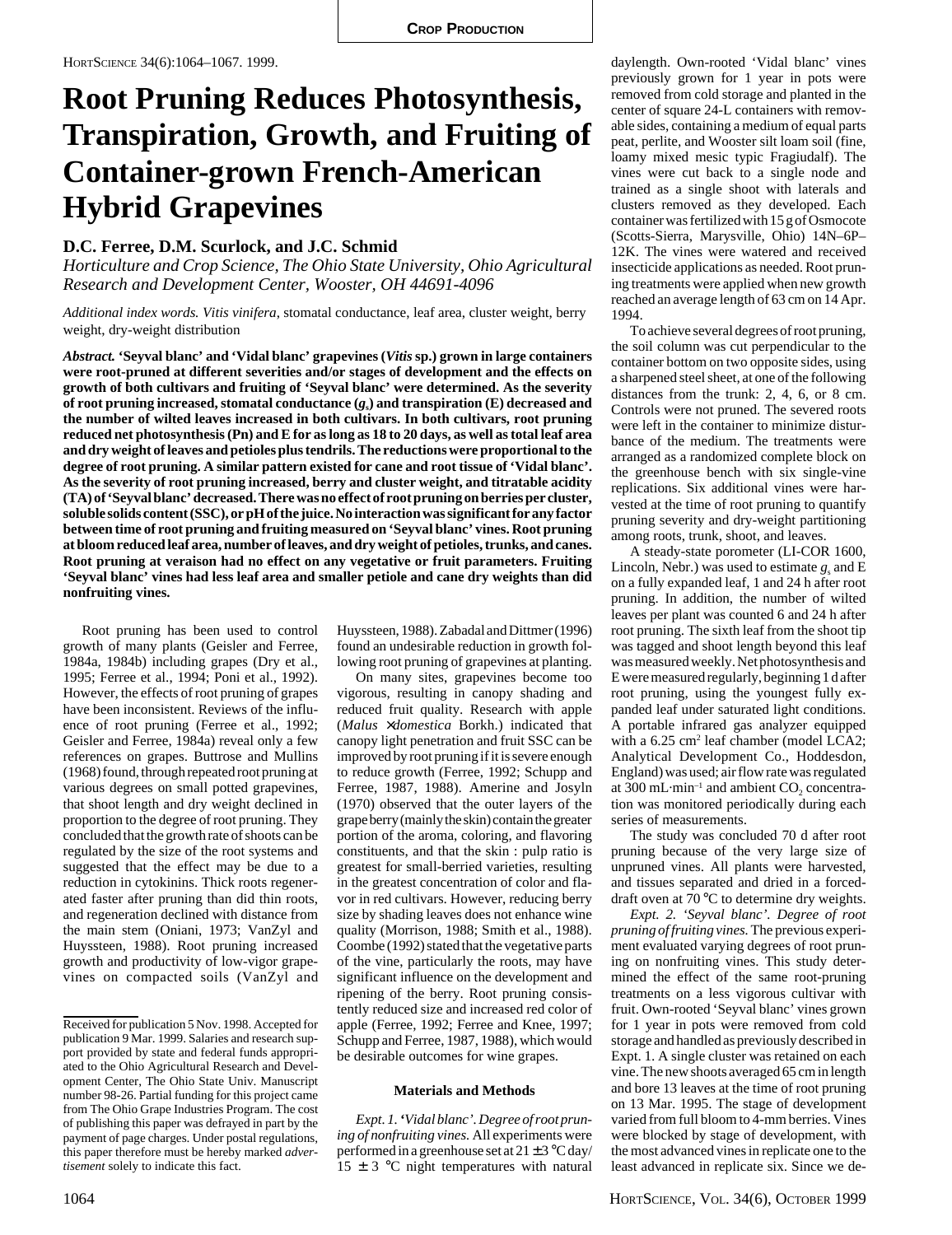Table 1. Influence of increasing severity of root pruning on stomatal conductance, transpiration, and wilting of container-grown vines of 'Vidal blanc' in 1994 and 'Seyval blanc' in 1995.

| Pruning                   |           |           |                                                         |           |                                                                                  |           |                           |           |           |           |                                              |                |                |          |               |
|---------------------------|-----------|-----------|---------------------------------------------------------|-----------|----------------------------------------------------------------------------------|-----------|---------------------------|-----------|-----------|-----------|----------------------------------------------|----------------|----------------|----------|---------------|
| distance<br>from<br>trunk |           |           | Stomatal conductance $(cm·s^{-1})$<br>(h after pruning) |           | Transpiration ( $\mu$ g·cm <sup>-2</sup> ·s <sup>-1</sup> )<br>(h after pruning) |           |                           |           |           |           | No. wilted leaves/plant<br>(h after pruning) |                |                |          |               |
| (cm)                      |           | 3         | 24                                                      | 48        | 96                                                                               |           | 3                         | 24        | 48        | 96        |                                              | 3              | 24             | 48       | 96            |
|                           |           |           |                                                         |           |                                                                                  |           | Nonfruiting 'Vidal blanc' |           |           |           |                                              |                |                |          |               |
| $\overline{c}$            | 0.19      | ---       | 0.17                                                    | $---$     | $---$                                                                            | 2.8       | $---$                     | 2.1       | ---       | ---       | $---$                                        | 8.5            | $\theta$       | ---      |               |
| 4                         | 0.22      | $---$     | 0.34                                                    | $- - -$   | $- - -$                                                                          | 3.2       | $---$                     | 3.9       | $---$     | $- - -$   | $---$                                        | 6.6            | $\Omega$       | $- - -$  |               |
| 6                         | 0.32      | $---$     | 0.53                                                    | $- - -$   | $---$                                                                            | 4.6       | $---$                     | 5.8       | $---$     | $---$     | $---$                                        | 1.6            | $\theta$       | $---$    |               |
| 8                         | 0.34      | $---$     | 0.51                                                    | ---       | $---$                                                                            | 4.8       | $---$                     | 5.6       | ---       | ---       | $---$                                        | 1.6            | $\Omega$       | $---$    |               |
| Control                   | 0.42      | $---$     | 0.58                                                    | $---$     | $---$                                                                            | 5.8       | $---$                     | 6.3       | $---$     | $---$     | $---$                                        | 0.0            | $\Omega$       | $---$    |               |
| Linear                    | **        |           | <b>NS</b>                                               |           |                                                                                  | **        |                           | <b>NS</b> |           |           |                                              | **             | <b>NS</b>      |          |               |
| Quadratic                 | <b>NS</b> |           | $\ast$ $\ast$                                           |           |                                                                                  | <b>NS</b> |                           | **        |           |           |                                              | <b>NS</b>      | <b>NS</b>      |          |               |
|                           |           |           |                                                         |           |                                                                                  |           | Fruiting 'Seyval blanc'   |           |           |           |                                              |                |                |          |               |
| 2                         | 0.04      | 0.05      | 0.34                                                    | 0.08      | 0.03                                                                             | 0.5       | 0.5                       | 3.7       | 0.9       | 1.0       | 10.6                                         | 9.5            | 9.0            | 9.3      | 9.5           |
| 4                         | 0.30      | 0.21      | 0.39                                                    | 0.29      | 0.25                                                                             | 2.6       | 2.0                       | 4.1       | 2.8       | 2.6       | 5.5                                          | 2.1            | $\overline{0}$ | 1.5      | 1.8           |
| 6                         | 0.34      | 0.33      | 0.44                                                    | 0.36      | 0.32                                                                             | 3.1       | 3.0                       | 4.4       | 3.3       | 3.2       | 3.0                                          | $\overline{0}$ | $\theta$       | $\Omega$ | $\theta$      |
| 8                         | 0.30      | 0.29      | 0.43                                                    | 0.39      | 0.35                                                                             | 2.6       | 2.6                       | 4.3       | 3.5       | 3.6       | 3.1                                          | $\theta$       | $\mathbf{0}$   | $\Omega$ | $\theta$      |
| Control                   | 0.54      | 0.43      | 0.50                                                    | 0.43      | 0.59                                                                             | 4.4       | 3.9                       | 5.0       | 3.9       | 5.4       | $\overline{0}$                               | $\overline{0}$ | $\Omega$       | $\Omega$ | $\theta$      |
| Linear                    | **        | **        | **                                                      | $**$      | **                                                                               | **        | $*$                       | $*$       | $**$      | **        | **                                           | **             | **             | **       | $\ast$ $\ast$ |
| Quadratic                 | $_{NS}$   | <b>NS</b> | $_{NS}$                                                 | <b>NS</b> | <b>NS</b>                                                                        | <b>NS</b> | <b>NS</b>                 | $_{NS}$   | <b>NS</b> | <b>NS</b> | <b>NS</b>                                    | **             | **             | **       | $**$          |

<sup>NS, \*, \*\*</sup>Nonsignificant or significant at  $P \le 0.05$  or 0.01.

sired to carry the fruit to maturity, and to avoid excessively large vines that could not be easily moved for measurement, vine size was limited to 13 fully expanded leaves on 30 Mar. 1995 by the removal of lateral shoots as they developed. In addition to the measurements made in Expt. 1, clusters were harvested and weighed at maturity, and shot berries counted and then pressed through a fruit strainer to obtain SSC, TA, and pH of the juice.

*Expt. 3. 'Seyval blanc'. Effects of time of root pruning on fruiting and nonfruiting vines.* Vines in this study were identical to those used in Expt. 2, except that root pruning at 4 cm on either side of the trunk was performed at bloom on 17 Mar. 1995, or at veraison on 9 May 1995. Half of the vines in this study had no fruit and half had one cluster. Treatments were arranged as a factorial of crop level (zero vs. one cluster) and time of root pruning (unpruned, pruned at bloom, or pruned at veraison). Data on dry-weight distribution, cluster development, and fruit composition were collected as previously described.

*Statistical analysis.* In all these experiments, treatments were arranged as a randomized complete block with six single-vine replications and the data were analyzed using SAS 6.12 (SAS Institute, 1996).

### **Results and Discussion**

*Expts. 1, 2. Initial response to root pruning*. Generally, as the degree of root pruning increased, *g*s and E were reduced, and the number of wilted leaves increased in both cultivars (Table 1). The two most severe treatments caused a significant reduction in  $g_s$  and E within 1 h, which persisted for several days. Generally, the effects of root pruning were greater on the fruiting 'Seyval blanc' than on nonfruiting 'Vidal blanc', although the cultivars cannot be statistically compared. Wilting was more severe and lasted longer in fruiting 'Seyval blanc' than in 'Vidal blanc', but leaves on both cultivars recovered and persisted until the plants were harvested. The greater effect of root pruning on 'Seyval blanc' could be the result of the influence of fruit, as reported for apple (Schupp et al., 1992).

*Pn and E over time.* As the severity of root pruning increased, Pn was reduced for both cultivars for the 18 to 20 d following pruning (Fig. 1). Measurements for 'Seyval blanc' made later than 18 to 20 d after pruning indicated a return of Pn to control values. The same general pattern existed for E. Poni et al. (1992) found that for potted grape (*Vitis vinifera*), apple, peach *(Prunus persica* Batsch.), and pear (*Pyrus communis* L.*)* transpiration and net photosynthesis were reduced during the first 15 d after root pruning. The general decline of Pn over time observed with 'Vidal blanc' is often recorded in individual leaves of many plants (Geisler and Ferree, 1984b; Poni et al., 1992; Schupp and Ferree, 1990). In 'Seyval blanc' Pn did not decline over time in this study, perhaps because of the increase in Pn caused by bearing fruit (Hansen, 1970; Kaps and Cahoon, 1989).

On the day of root pruning, Pn and E were reduced 44% and 42%, respectively, in nonfruiting 'Vidal blanc', while fruiting 'Seyval blanc' had reductions of 96% and



## **Days After Root Pruning**

Fig. 1. Influence of root pruning to 2 to 8 cm from the trunk on net photosynthesis (Pn) and transpiration (E) of container-grown, fruiting 'Seyval blanc' vines in 1995, and nonfruiting 'Vidal blanc' vines in 1994. <sup>NS, \*, \*\*</sup>Nonsignificant or significant at  $P \le 0.05$  or 0.01.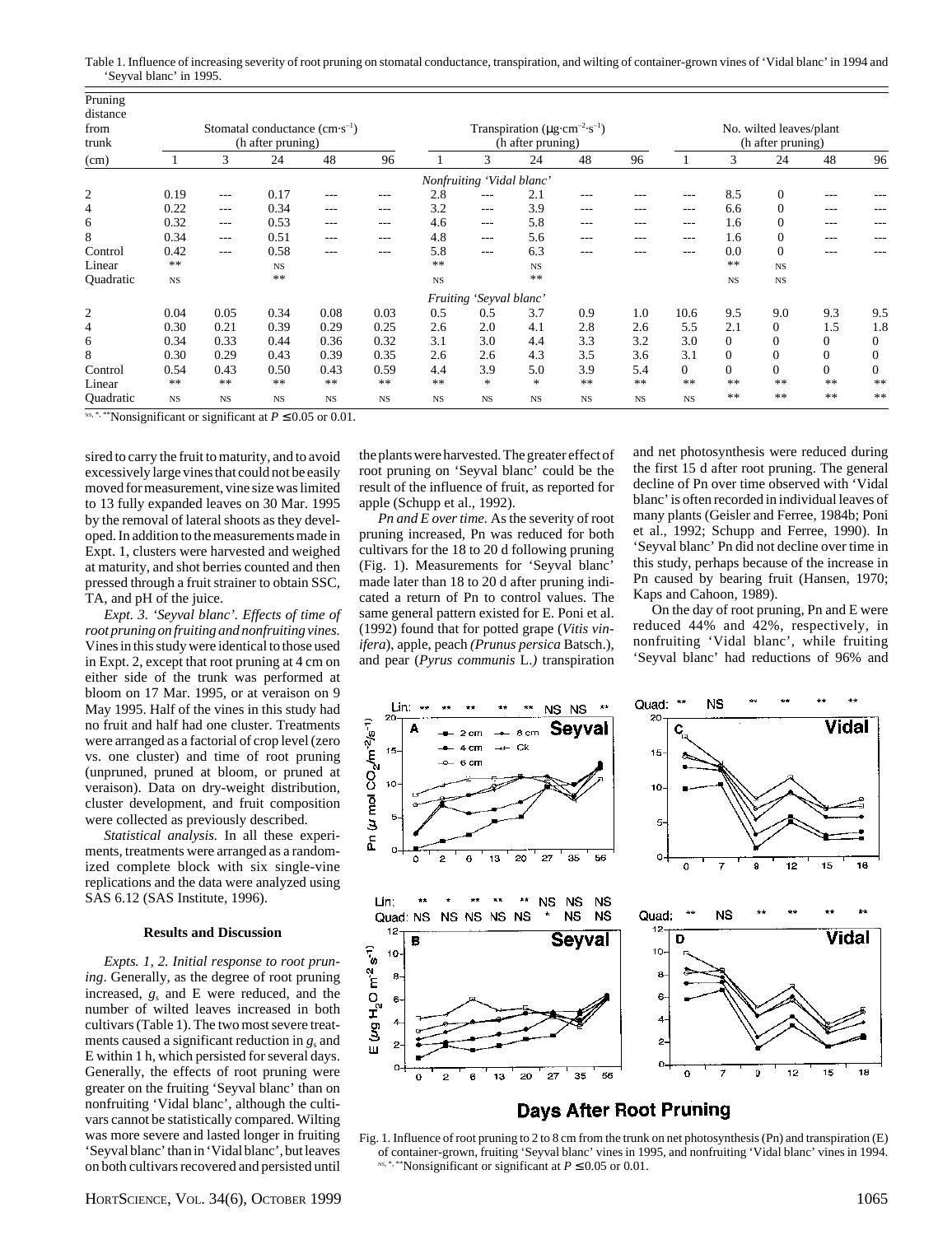82% for Pn and E, respectively. The reductions in Pn and E at 18 or 20 d after pruning were similar for both cultivars.

*Dry-weight partitioning.* As the severity of root pruning increased, total leaf area and dry weight of leaves, petioles, and tendrils of both cultivars decreased (Table 2). A similar pattern existed for cane and root tissues of 'Vidal blanc', but not of 'Seyval blanc'. Calculation of the relative percentages of each of the tissues generally revealed similar distributions, with the exception of trunk tissue, which generally comprised a higher percentage of the total as pruning severity increased. Vines of both cultivars had grown to about the same height at the time of root pruning and in the same containers and medium; nevertheless, the percent dry weight of the root system removed was much greater with each treatment for nonfruiting 'Vidal blanc' than for fruiting 'Seyval blanc', as measured on six representative vines harvested at the time of root pruning. Morano and Kliewer (1994) found that grapevine root distribution was influenced by rootstock cultivar, and root density was positively related to vigor. Thus, more roots may have been removed from the ownrooted 'Vidal blanc' vines in root pruning because of the greater density of the root system in the potting medium. The dry weights of the roots appeared similar for the two cultivars, although they cannot be compared statistically.

A previous study (Geisler and Ferree, 1984b) on the influence of increasing degrees of root pruning on vegetative apple trees, using the same containers and techniques, revealed that when 59% of the roots were removed, total leaf area was reduced by 42% and total fresh weight by 26%. 'Seyval blanc' was reasonably similar, with removal of 46% of the roots causing a 57% reduction in leaf area and a 27% reduction in total dry weight. The 6 cm root pruning treatment with 'Vidal blanc' removed 58% of the roots, which was similar to apple, but caused only a 20% reduction in leaf area and a 7% (nonsignificant) reduction in total dry weight. Thus, much more severe root pruning was necessary to cause significant and similar reductions for these tissues in 'Vidal blanc' than in apple. Fruit production in 'Seyval blanc' may have been responsible for a portion of the difference between grape cultivars. Root pruning reduced growth more in fruiting than in defruited apple trees (Schupp et al., 1992). Poni et al. (1992) found grape less responsive to removal of 50% of the root system than were apple and peach trees treated similarly. In their study, grapes produced more new roots than apple, pear, and peach on the half of the root system that remained after pruning. Buttrose and Mullins (1968) also found that shoot length and dry weight of small potted vines declined in proportion to the amount of root tissue removed.

*Effects of root pruning on yield components and fruit composition.* As the severity of root pruning increased, the cluster and berry weight and TA of 'Seyval blanc' decreased (Table 3). There was no effect of root pruning on fully developed berries/cluster, SSC, or pH. However, the number of shot berries/cluster tended to increase with moderate degrees of root pruning. Root pruning generally reduces fruit size of apple (Ferree, 1992; Ferree and Knee, 1997; Schupp and Ferree, 1987; Schupp et al., 1992) and may (Ferree and Knee, 1997; Ferree and Rhodus, 1993) or may not (Miller, 1995; Schupp et al., 1992) reduce yield . Apple SSC was increased by root pruning (Schupp and Ferree, 1987, 1988), but SSC of grapes were not influenced in field studies (Ferree et al., 1994) or in the greenhouse, where the effects on vegetative growth were evident (Table 3).

*Expt. 3. Time of root pruning.* No interaction occurred between fruiting and time of root pruning with 'Seyval blanc' vines. Root pruning 4 cm from the trunk at bloom reduced leaf area and number of leaves per vine (Table 4) and the dry weight of petioles, trunk, and cane, while root pruning at veraison affected only root dry weight. Field studies evaluating root pruning of grapevines indicated that pruning near bloom was most effective in controlling growth (Dry et al., 1995; Ferree et al., 1994). This study supports the concept that cultivars differ in response to root pruning. Fruiting and nonfruiting vines did not differ significantly in total dry weight. Thus, fruiting probably had little effect on cultivar differences in response to root pruning (Table 2). In a previous field

study, growth of 'Seyval blanc' and 'White Riesling' was reduced more by root pruning than was that of 'Delaware' (Ferree et al., 1994).

In summary, root pruning can decrease vegetative growth. Berry weight was reduced in one study (Table 3), but not in the second (Table 4), with no other effects on fruit composition. The severity of root pruning must be greater in grape than in apple to obtain similar responses. Differences may exist among grape cultivars in their response to root pruning; 'Seyval blanc' may be more sensitive than 'Vidal blanc'.

#### **Literature Cited**

- Amerine, M.A. and M.A. Joslyn. 1970. Table wines: The technology of their production. 2nd ed. Univ. of California Press, Los Angeles.
- Buttrose, M. and M.G. Mullins. 1968. Proportional reduction in shoot growth of grapevines with root system maintained at a constant relative volume by repeated pruning. Austral. J. Biol. Sci. 21:1095–1101.
- Coombe, B.G. 1992. Research on development and ripening of the grape berry. Amer. J. Enol. Viticult. 43:101–110.
- Dry, P., D. Bottling, B. Loveys, and A. Johnstone. 1995. Root pruning as a potential method for vigour control-some preliminary results, p. 15– 16. Austral. Grape Grower and Winemaker, Adelaide.

Table 2. Influence of increasing severity of root pruning on leaf area, leaves per vine, and dry-weight distribution of 'Vidal blanc' (1994) and 'Seyval blanc' (1995) vines in the greenhouse.

|                  | Total        |             |                           |             | $Dry-weight distribution(g)$ |           |             |                      |
|------------------|--------------|-------------|---------------------------|-------------|------------------------------|-----------|-------------|----------------------|
| Pruning distance | leaf<br>area | Leaves/     | Petioles<br>and           |             |                              |           |             | $Roots^z$<br>removed |
| (cm from trunk)  | $\rm (cm^2)$ | vine        | tendrils                  | Cane        | Trunk                        | Root      | Total       | $(\% )$              |
|                  |              |             | Nonfruiting 'Vidal blanc' |             |                              |           |             |                      |
| 2                | 465          | 23.3        | 5.2                       | 31.3        | 16.9                         | 13.1      | 90.0        | 78                   |
| 4                | 578          | 28.4        | 7.6                       | 40.5        | 15.9                         | 16.2      | 108.8       | 69                   |
| 6                | 639          | 38.5        | 12.4                      | 61.6        | 18.9                         | 23.6      | 155.3       | 58                   |
| 8                | 646          | 37.3        | 11.4                      | 55.0        | 16.4                         | 23.4      | 143.8       | 40                   |
| Control          | 799          | 42.6        | 13.8                      | 73.2        | 16.0                         | 21.2      | 167.0       | $\theta$             |
| Linear           | **           | **          | **                        | **          | <b>NS</b>                    | **        | **          |                      |
| Quadratic        | <b>NS</b>    | $_{\rm NS}$ | $_{\rm NS}$               | $_{\rm NS}$ | $_{\rm NS}$                  | <b>NS</b> | $_{\rm NS}$ |                      |
|                  |              |             | Fruiting 'Seyval blanc'   |             |                              |           |             |                      |
| $\overline{2}$   | 1053         | 9.6         | 1.6                       | 6.1         | 17.7                         | 14.3      | 47.4        | 46                   |
| $\overline{4}$   | 1937         | 19.8        | 2.6                       | 10.6        | 17.7                         | 19.6      | 61.3        | 41                   |
| 6                | 2214         | 17.8        | 3.9                       | 11.3        | 19.5                         | 27.8      | 75.7        | 14                   |
| 8                | 2135         | 18.0        | 2.8                       | 10.8        | 20.2                         | 25.5      | 70.2        | 13                   |
| Control          | 2442         | 16.1        | 5.2                       | 11.2        | 21.9                         | 13.1      | 64.5        | $\theta$             |
| Linear           | **           | *           | **                        | $_{\rm NS}$ | <b>NS</b>                    | <b>NS</b> | *           |                      |
| <b>Quadratic</b> | ×.           | **          | $_{\rm NS}$               | <b>NS</b>   | <b>NS</b>                    | **        | $\ast$      |                      |

z Percent dry weight of root system removed at the time of root pruning, average of six vines. <sup>NS, \*, \*\*</sup>Nonsignificant or significant at *P* ≤ 0.05 or 0.01.

Table 3. Influence of increasing severity of root pruning on weight per cluster and per berry, berries per cluster and fruit composition of container-grown 'Seyval blanc' grapes grown in the greenhouse.

|                  |           |              | Berries/cluster |      |                   |           |           |  |
|------------------|-----------|--------------|-----------------|------|-------------------|-----------|-----------|--|
| Pruning distance |           | $Wt(g)$ per: | Fully           |      | Fruit composition |           |           |  |
| (cm from trunk)  | Cluster   | Berry        | developed       | Shot | SSC <sub>z</sub>  | $TA^z$    | pН        |  |
| $\overline{2}$   | 71.0      | 1.50         | 46.5            | 11.5 | 20.0              | 6.5       | 3.36      |  |
| $\overline{4}$   | 85.8      | 1.62         | 53.4            | 31.2 | 20.7              | 6.5       | 3.51      |  |
| 6                | 131.8     | 1.84         | 71.6            | 22.6 | 21.3              | 6.7       | 3.45      |  |
| 8                | 120.3     | 1.62         | 75.8            | 33.5 | 20.8              | 6.8       | 3.42      |  |
| Control          | 128.0     | 1.92         | 67.6            | 17.0 | 21.9              | 7.1       | 3.46      |  |
| Linear           | **        | $\ast$       | $*$             | NS.  | <b>NS</b>         | $* *$     | <b>NS</b> |  |
| <b>Ouadratic</b> | <b>NS</b> | <b>NS</b>    | <b>NS</b>       | $*$  | <b>NS</b>         | <b>NS</b> | <b>NS</b> |  |

<sup>z</sup>SSC = soluble solids concentration (%); TA = titratable acidity (g·L<sup>-1</sup>).

<sup>NS, \*, \*\*</sup>Nonsignificant or significant at  $P \le 0.05$  or 0.01.